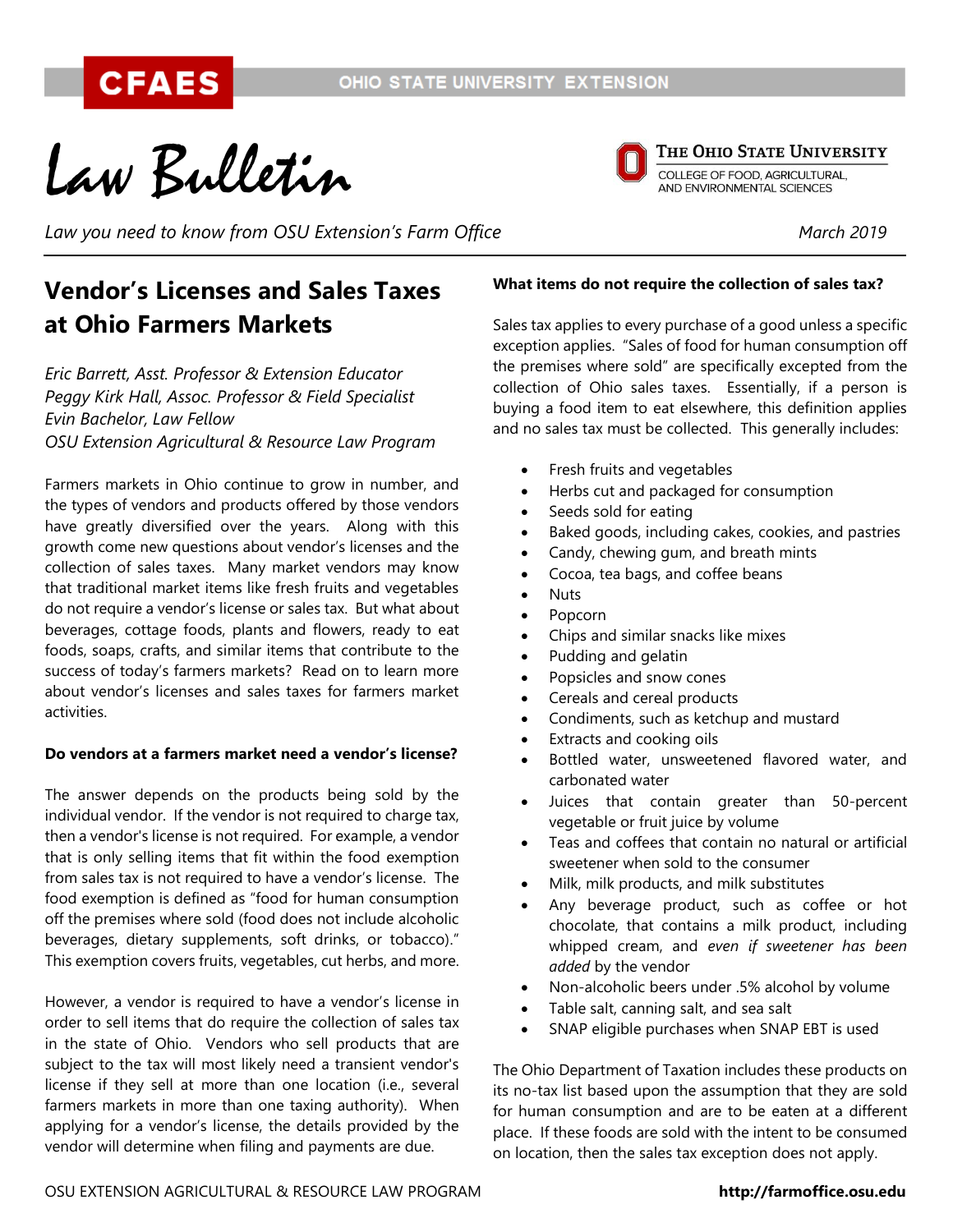#### **What items require the collection of sales tax?**

Sales tax is to be collected in any transaction that transfers title or possession of property for a price unless an item is specifically excepted by a statute, regulation, Ohio Department of Tax ruling, or a court decision. The Ohio Department of Taxation considers the following goods to generally require the collection of sales taxes:

- Fresh flowers
- Container plants, transplants used to produce food, and seeds for gardening. (Unless using SNAP EBT)
- Ready to eat items that will be consumed on site, such as food eaten at a restaurant
- Soft drinks and lemonades
- Bottled water flavored with natural or artificial sweeteners
- Teas and coffees with any natural or artificial sweeteners either as a standard ingredient or for a charge if the customer requests its addition
- Alcoholic beverages, including beer and wine, that are intended for drinking rather than as an ingredient in cooking
- Dietary supplements
- Tobacco products
- Pet food
- Toothpaste, mouthwash, and soaps
- Crafts

Neither of the lists provided are exclusive, but rather are common examples. For additional details and lists of examples of items that are taxable or non-taxable, visit the Ohio Department of Taxation's Frequently Asked Questions webpage at [www.tax.ohio.gov/faq.aspx](http://www.tax.ohio.gov/faq.aspx). In the "Category" drop down menu, select "Sales and Use - Applying the Tax: What Is and Isn't Taxable" for regularly updated lists. Many of the items listed above were specifically found in the Ohio Department of Taxation's publication ST 2004-01, a link to which can be found in the "Resources" section of this law bulletin. Further, the relevant phone number at the Ohio Department of Taxation to ask questions about sales and use taxes is (888) 405-4039. When there is no clear answer on whether or not sales tax should be collected, a best practice is to charge tax on the item.

#### **How do I obtain a vendor's license in Ohio?**

Vendors seeking a license should start the process by visiting the Ohio Department of Taxation's website. Vendors may learn about the types of licenses available and which ones fit their needs at www.tax.ohio.gov/sales and use/license.aspx. Vendors then may register for the appropriate license(s) on the Department of Tax's online "Ohio Business Gateway" at [www.tax.ohio.gov/sales\\_and\\_use/registration.aspx,](http://www.tax.ohio.gov/sales_and_use/registration.aspx) or they may register in person by visiting their county auditor's office.

# **Is a vendor's license the same as a retail food establishment license?**

No. A retail food establishment license focuses on food safety, while a vendor's license focuses on the collection of taxes. Farmers market vendors with questions about whether they need a retail food establishment license should refer to their local county health department and the Food Law Library on the OSU Extension Farm Office's website at: [https://farmoffice.osu.edu/our-library/food-law.](https://farmoffice.osu.edu/our-library/food-law)

#### **What if I want to sell products in other states?**

Just like our own state, Ohio's neighboring states do not require the collection of sales tax on fresh fruits and vegetables; however, the states may vary on just about any other product such as fresh cut flowers. Pennsylvania, West Virginia, Kentucky, Indiana, and Michigan each has its own set of rules that must be followed in order for a vendor to legally sell products in that state.

Because each state has unique laws and rules, farmers market vendors who travel outside of Ohio to sell their goods should contact that state's department of taxation to learn about its vendors license and sales tax requirements. Farmers market vendors may first want to talk to the farmers market organizer in that state or the relevant county auditor/tax assessor about the state's requirements. See the "Resources" section of this law bulletin for some additional resources.

#### **Can vendors include sales tax in the price of the product?**

Ohio law allows the state tax commissioner to authorize certain vendors to prepay sales taxes and then include the sales tax in the price that the consumer pays. Generally, the price listed on a product does not include tax and the customer must calculate the additional tax or wait until the checkout to know the ultimate price with tax. However, there are some transactions where the state recognizes that this is impracticable.

Unfortunately, the average farm market vendor is unlikely to qualify for prepayment of sales taxes. The Ohio Department of Taxation authorizes predetermined and prearranged authority. Predetermined authority is available to vendors whose business would make the collection of tax difficult to administer and risk frequent non-compliance, such as vending machines and large spectator events. Prearranged authority applies to licensed food service operations. For more information, contact the Department of Taxation.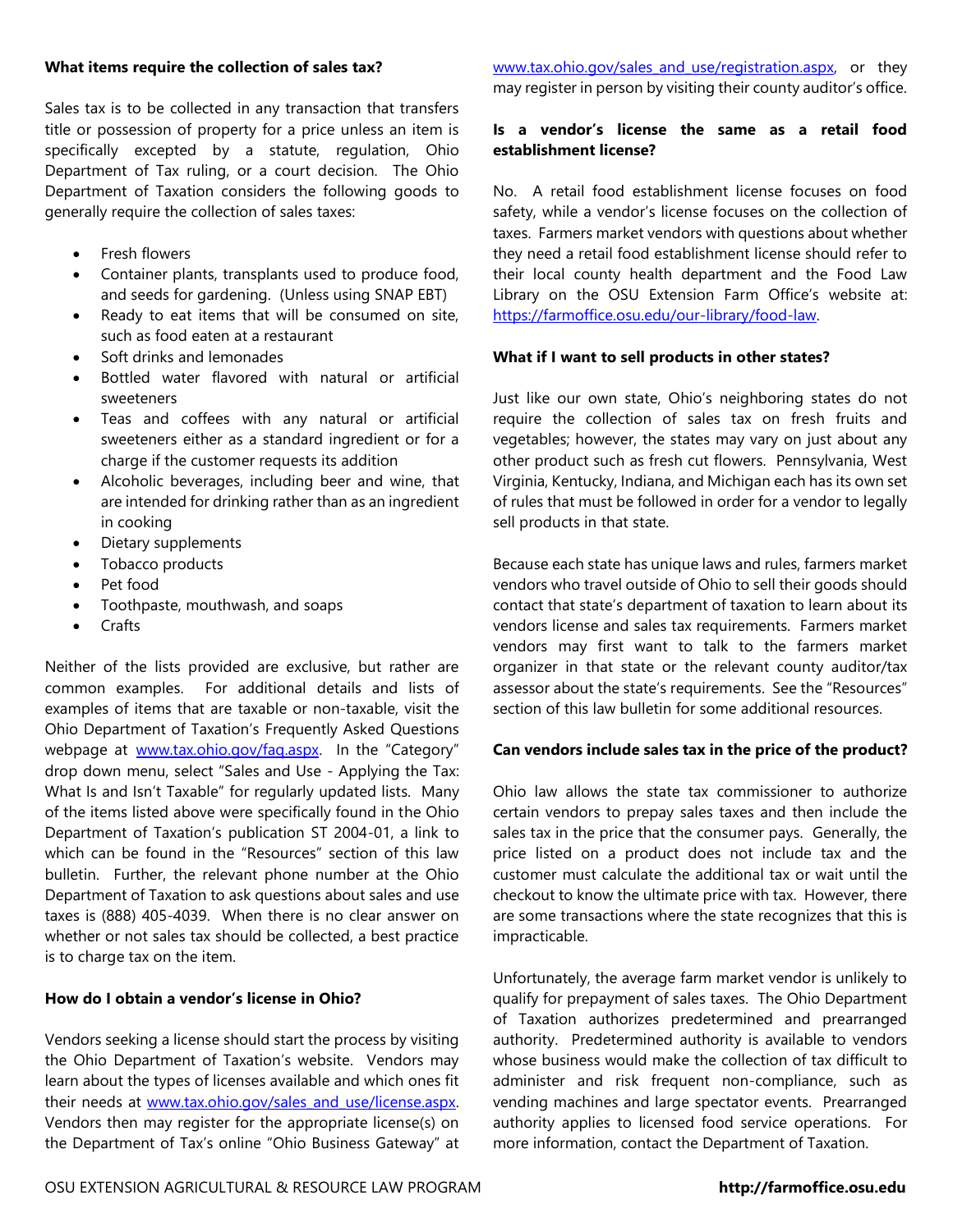# **Do I need to pay sales tax on my purchases relating to my farm or food business?**

Whether a farmer must pay sales taxes on purchases depends upon the reason for purchasing the item. Farmers are exempt from paying sales taxes on items that are somehow incorporated into or used in the production of an agricultural product as described in Ohio Administrative Code § 5703-9- 23. This is the exemption that allows farm businesses to request payment back from the Ohio Department of Taxation for taxes paid on gasoline and diesel fuel that is used off-road for farm production.

While this exemption has led many to believe that farmers are exempt from having to pay sales taxes, farmers are not totally exempt because of the incorporation and use requirements. Sometimes this means that farmers are not charged sales taxes when they should have been charged. This is common at agricultural supply stores and with online purchases. When the farmer is the end user of the item, the sales tax must be paid.

In this case, the farmer is supposed to send a voluntary payment of the amount due to the Ohio Department of Taxation along with a description of the purchase and the date. The farmer can also report the information on his or her income tax return, or file an Ohio Use Tax Voluntary Payment Form. See the Resources section of this law bulletin for a link to the Ohio Use Tax Voluntary Payment Form, as well as the References section for more resources about Ohio's Agricultural Sales Tax Exemption.

# **Final thoughts to ensure compliance with Ohio law**

The vendor has the responsibility to ensure his or her compliance with Ohio's laws regarding licensing and sales tax collection. Nonetheless, a best practice for farmers markets would be to include in the organization's bylaws or rules a requirement that vendors comply with Ohio laws. Specifically, the bylaws or rules could address vendors who need a license and address when and how sales tax should be collected and paid. Since not all vendors will think about the tax aspect of selling their products, including such information and requirements in the farmers market bylaws or rules would at least provide all vendors with notice that they should determine whether or not they need a license and to collect sales tax.

Ultimately, all farm direct marketers should research their specific products to ensure that they are in compliance with the law. It is better to spend a little time up front determining whether the vendor needs a license and to collect sales tax, than to find out after the fact and face fines or other penalties.

While this law bulletin covers vendor's licenses and sales taxes fairly in depth, there is always more to learn. The following resources provide additional information for those looking to sell their products at a farmers market. First are resources from the Ohio Department of Taxation's website. These discuss Ohio's sales and use tax, when it must be collected, how to apply for a vendor's license, and more. Second are a number of first stop resources from Ohio's neighboring states for those farmers market vendors who wish to sell beyond Ohio's borders. Third are some additional references used in creating this law bulletin.

# **Resources**

- Ohio Department of Taxation
	- o *Sales & Use Taxes*, Ohio Department of Taxation, [https://www.tax.ohio.gov/sales\\_and\\_use.aspx.](https://www.tax.ohio.gov/sales_and_use.aspx)
	- o *FAQs – Sales & Use Tax: General Information*, Ohio Department of Taxation (under the "Category" drop down menu, select "Applying the Tax: What Is and Isn't Taxable") [https://www.tax.ohio.gov/sales\\_and\\_](https://www.tax.ohio.gov/sales_and_‌use/faqs/sales_basics/tabid/3095/Default.aspx?QuestionID=424&AFMID=9887) [use/faqs/sales\\_basics/tabid/3095/Default.aspx?Ques](https://www.tax.ohio.gov/sales_and_‌use/faqs/sales_basics/tabid/3095/Default.aspx?QuestionID=424&AFMID=9887) [tionID=424&AFMID=9887.](https://www.tax.ohio.gov/sales_and_‌use/faqs/sales_basics/tabid/3095/Default.aspx?QuestionID=424&AFMID=9887)
	- o "ST 2004-01 Food Definitions," Ohio Department of Taxation (revised 2015) [https://www.tax.ohio.gov/](https://www.tax.ohio.gov/‌portals/0/sales_and_use/information_releases/st200401.pdf) [portals/0/sales\\_and\\_use/information\\_releases/st200](https://www.tax.ohio.gov/‌portals/0/sales_and_use/information_releases/st200401.pdf) [401.pdf.](https://www.tax.ohio.gov/‌portals/0/sales_and_use/information_releases/st200401.pdf)
	- o *License & Filing Requirements*, Ohio Department of Taxation, [https://www.tax.ohio.gov/sales\\_and\\_use/](https://www.tax.ohio.gov/sales_and_use/‌license.aspx) [license.aspx.](https://www.tax.ohio.gov/sales_and_use/‌license.aspx)
	- o *Register for a Vendor's License*, Ohio Department of Taxation, [https://www.tax.ohio.gov/sales\\_and\\_use/](https://www.tax.ohio.gov/sales_and_use/‌registration.aspx) [registration.aspx.](https://www.tax.ohio.gov/sales_and_use/‌registration.aspx)
	- o "Ohio Use Tax Voluntary Payment Form," Ohio Department of Taxation, [https://www.tax.ohio.gov/](https://www.tax.ohio.gov/‌portals/0/forms/sales_and_use/generic/st_vpuse.pdf) [portals/0/forms/sales\\_and\\_use/generic/st\\_vpuse.pdf](https://www.tax.ohio.gov/‌portals/0/forms/sales_and_use/generic/st_vpuse.pdf).
- Out-of-State Resources
	- o Indiana
		- "Farmers Market Vending: A Guide for Indiana Specialty Crop Producers," Indiana Cooperative Development Center, Purdue Extension, page 18, [https://www.cdext.purdue.edu/wp](https://www.cdext.purdue.edu/wp-content/uploads/2016/03/indiana-farmers-market-vending.pdf)[content/uploads/2016/03/indiana-farmers](https://www.cdext.purdue.edu/wp-content/uploads/2016/03/indiana-farmers-market-vending.pdf)[market-vending.pdf.](https://www.cdext.purdue.edu/wp-content/uploads/2016/03/indiana-farmers-market-vending.pdf)
		- **E** "Information Bulletin #29: Sales Tax on Sales of Food," Indiana Department of Revenue (2016) <https://www.in.gov/dor/reference/files/sib29.pdf>.
		- *Farmer's Markets/Value Added Foods*, Indiana State Department of Health Food Protection Division, [https://www.in.gov/isdh/21054.htm.](https://www.in.gov/isdh/21054.htm)